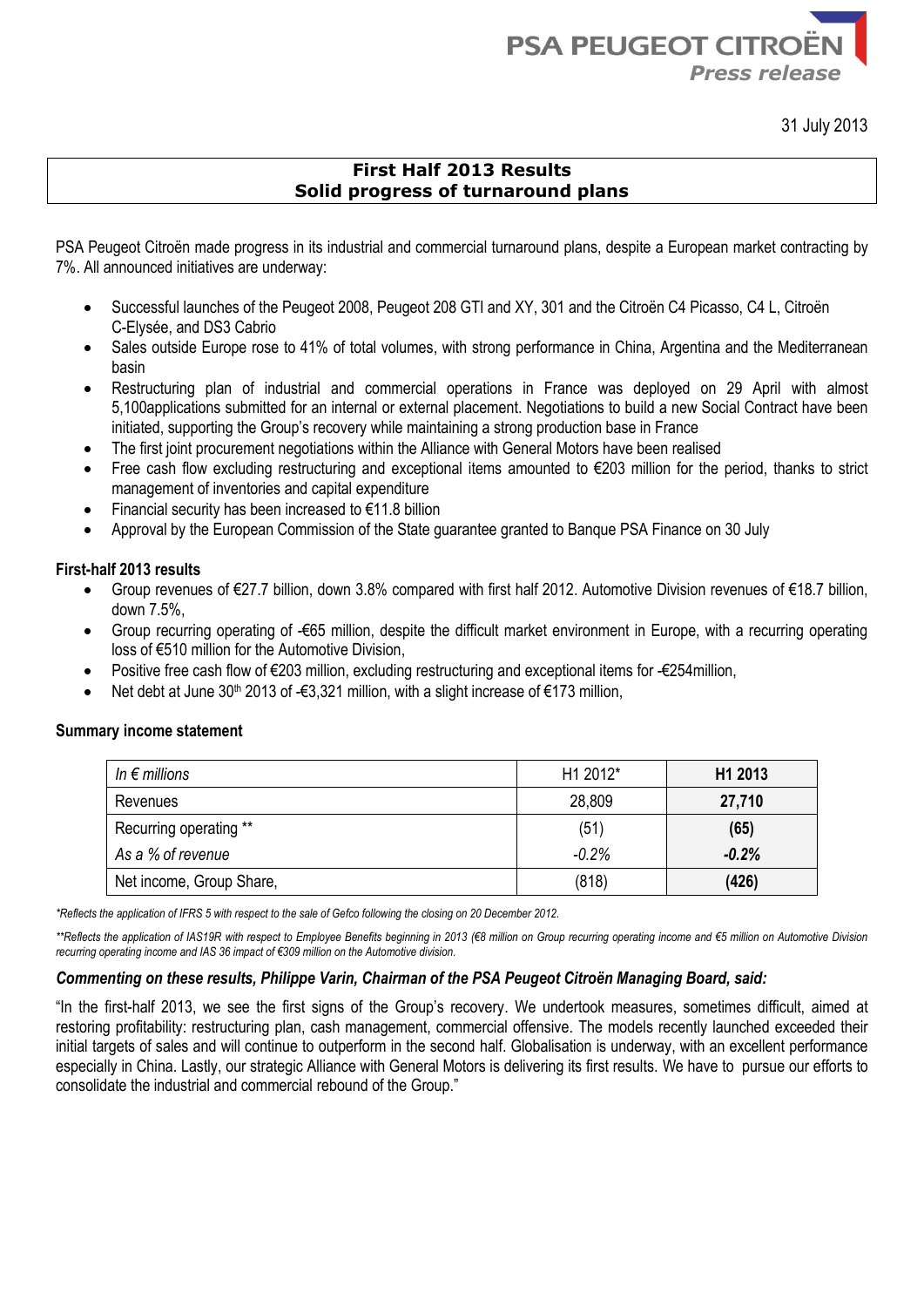### **Outlook**

In the current environment, the Group expects automotive markets to decline by some 5% in Europe in 2013; in China the market should grow by approximately 10% and by 2% in Latin America. Russia is expected to decline by 5%.

Operational free cash flow1 : the Group is targeting to reduce its consumption at least by half in 2013 and confirms the announced trend of very significant reduction throughout 2014.

#### **Consolidated results: Recurring operating loss stable at €65 million, despite deterioration in the European market**

- **Consolidated revenues amounted to €27,710 million in the first six months of 2013, down 3.8%**, of which -6.5% in the first quarter and -1.3% in the second. Automotive Division revenues fell 7.5% to €18,695 million, primarily due to the decline in unit sales and the unfavourable geographic mix, with Southern European markets accounting for 57% of Group European sales. Among the other divisions, Faurecia recorded €9,265 million in revenues for the first half, up 5.7%, while revenues at Banque PSA Finance (BPF) saw a 9.3% decline to €888 million.
- **The consolidated recurring operating loss amounted to €65 million, versus a loss of €51 million in first-half 2012.**  The Automobile Division reduced its loss by €147 million year-on-year to €510 million for the period. Lower volumes, a decline in market share and exchange rate headwinds were offset by a highly positive product mix and favourable effect on production and procurement. The exceptional asset impairment charge of 2012 (IAS 36) created a favourable base for 2013, leading to a decline in depreciation and amortisation expense, favourably impacting the Automotive Division operating result by €309 million. On the other hand, Faurecia's recurring operating income amounted to €256 million, reflecting the decrease of sales in Europe. BPF reported a 24% decline in operating result to €205 million, impacted by European market conditions as well as variation of financing costs.
- **Non-recurring operating income and expense amounted to a positive €30 million,** relating mainly to a favourable adjustment in provisions for lossmaking yen-denominated contracts as well as restructuring charges relating to the Automotive Division and Faurecia. In 2012, this item amounted to a negative €420 million mainly relating to exchange-rate risk on yen-denominated contracts and provisions for inventory in Iran and asset impairment at the Aulnay plant.
- **Net financial expense amounted to €246 million versus €268 million in first-half 2012** with the €89million proceeds from the sale of BNP shares partially offsetting the increase in financial costs following the bond issues in April 2012 (for €600 million) and February 2013 (for €1 billion).

**The net Result, Group Share totalled €426 million, versus a loss of €818 million** in first-half 2012.

#### **Results by Division**

-

**Automotive Division: product mix performance despite market and exchange rate headwinds**

| In $\epsilon$ millions   | H1 2012 | H <sub>2</sub> 2013 |
|--------------------------|---------|---------------------|
| Revenues                 | 20,203  | 18,695              |
| Recurring operating loss | (657)   | (510)               |
| As a % of revenue        | $-3.3%$ | $-2.7\%$            |

#### **Automotive Division revenues declined by 7.5% to €18,695 million in the first half of 2013, in a European market down 7%, with high exposure for the Group in Southern Europe.**

Sales of assembled vehicles outside Europe rose by 22%, accounting for 41% of total unit sales, up from 34% in first-half 2012.Revenue from new vehicle sales declined by 10.9% to €13,174 million from €14,778 million in first-half 2012.

The product mix remained positive at +0.8%, confirming the progressive upscaling by the Peugeot and Citroën brands. Premium vehicles represented 19% of total unit sales for the period.

Sales reflected the success of the new model launches, with confirmation of the success:

- of the Peugeot 208, with the sale of 180,000 units in the first half, with an upscale trim mix,
- of the Peugeot 2008, which widely exceeded its targets, leading to the introduction of a second production team in Mulhouse plant;

<sup>1&</sup>lt;br>Free cash flow excluding restructuring and exceptional:on first half, €203 million excluding restructuring for€177 million and €77 million of exceptional (financial investment of *CAPSA mainly)*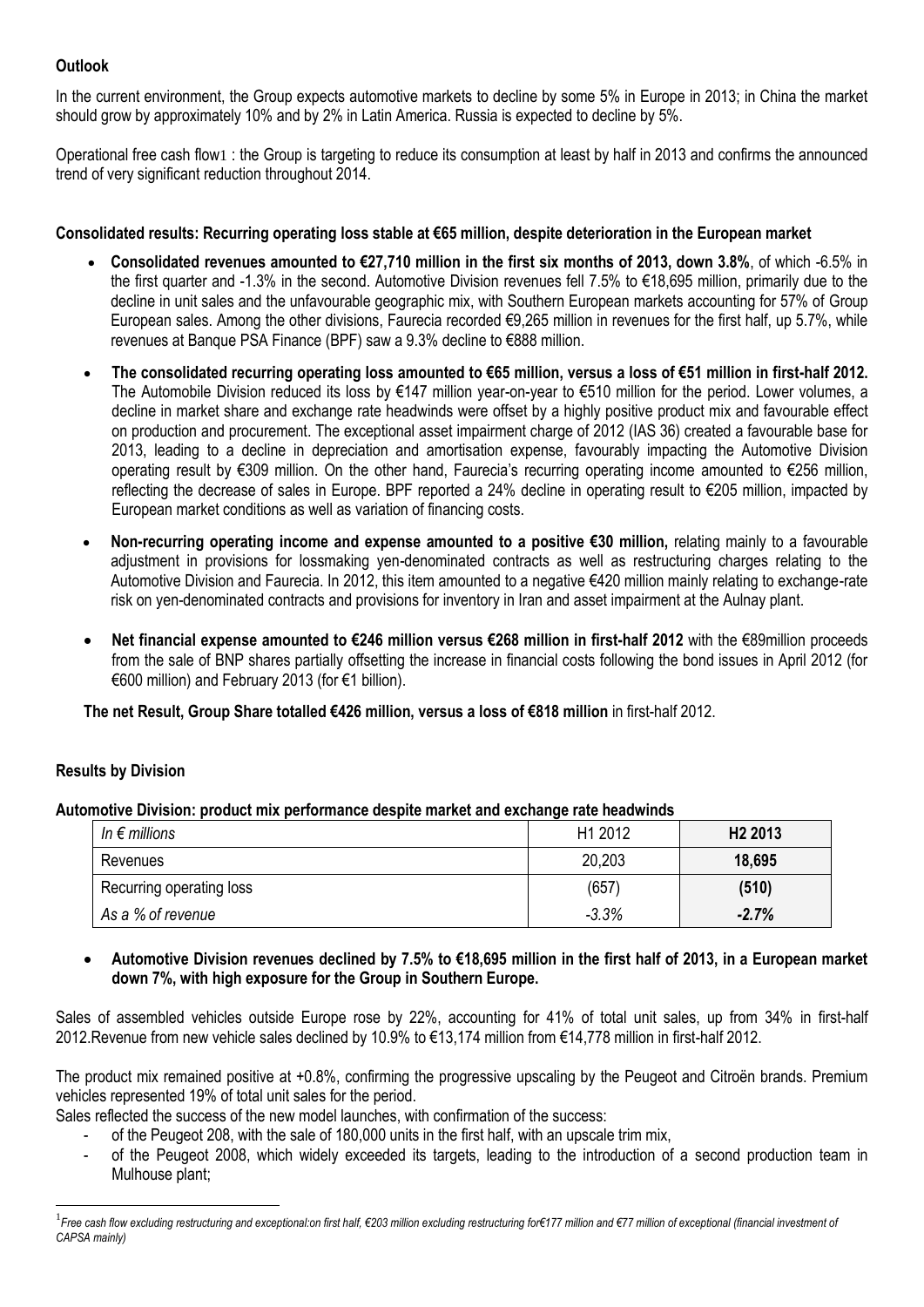- of the new Citroën C4 Picasso, with a best-in-class carbon emissions performance,
- of the Citroën C4 L in China; the extension of the DS line and finally the Peugeot 301 and Citroën C-Elysée, which also exceeded their objectives.

The strong momentum of new products will continue in the second half, with notably the new Peugeot 308 and the large C4 Picasso especially.

However this positive impact was insufficient to offset i) a 7.4% year-on-year contraction in volumes, which reflected the weakness in European demand and disruptions to Citroën C3 production in Aulnay plant on its sales in the first half; and ii) the 2.3% negative exchange rate effect. The negative 0.5% pricing pressure reflects the still competitive market environment, albeit without any significant degradation for the Group.

 **The Automotive Division reported a recurring operating loss of €510 million, a €147 million improvement compared to the first half of 2012<sup>2</sup> .** 

The improvement in the recurring operating loss reflected the Division's overall performance, which stood at €543 million. This performance was led by the significant improvement in the product mix (for €186 million) following the recent launches, a limited price effect at - €67 million and by an improvement of production cost and other costs by €498 million, and a €82 million gain on R&D expenses (€156 million gross R&D gain offset by a lower percentage of capitalised development costs than in 2012 and by amortisations). These factors were tempered by the impact of market share losses (for a negative €99 million) in the first half.

In contrast to this positive performance, the environment remains unfavourable, impacting recurring operating income by €396 million, notably via a substantial decline in market demand (for -€197 million) and negative exchange rate effects due to the Argentine peso, the Brazilian real, the British pound and the Russian rouble(-€113 million).

Inventory at 30 June stood at 436,000 vehicles, representing 72 days of sales, down 32,000 from 30 June 2012, in line with targets.

#### • **Strategic development in China: unit sales driven by commercial successes; dividend of €100 million**

In first-half 2013, vehicle sales in China rose by 33% to 278,000 units and market share at 3.8%, with successes of the launches of the Citroën C4-L and the Peugeot 3008 SUV. The Group share of DPCA net income amounted to €96 million. DPCA paid a dividend of €100 million (RMB 905 million) to PSA Peugeot Citroën on first half, up 19%. Inaugurated on 2 July 2013, the third Wuhan plant will start production in the second half of 2013. As a result, DPCA will benefit from production capacity of 750,000 units a year at Wuhan in 2015.

The second Chinese joint venture, CAPSA, expanded the DS line in the local market with the DS5, DS4, DS3 and the DS3 Cabrio. A total of 28 DS Stores were opened as of 30 June and the first DS World was inaugurated in March in Shanghai. The DS Wild Rubis concept car was unveiled at the Shanghai Motor Show in April. Local production of DS5 will begin in the second half of 2013. With operations in Shenzhen, the joint venture will have initial annual production capacity of 200,000 vehicles and engines.

#### • **Strong sales dynamic in Latin America**

In Latin America, Group sales rose 19.7% to 146,000 units, for a market share of 5.1%.

In Argentina, the Group development was particularly strong, with unit sales surging by 44% in a market up 8.4%. Moreover, the local model line-up will be expanded in the second half by the introduction of the Peugeot 208 and the Citroën C4 Lounge, produced at the Palomar plant.

In Brazil, sales stood at 61,300 units, and were hampered by supplier issues impacting sales of the new Citroën C3 and by the negative effect of Brazilian real. In April, the line-up was enhanced by the launch of the Peugeot 208 with its upscale trim level. Combined with the on-going model replacements, it will help to drive a turnaround in the second half.

#### • **Rapidly slowing market in Russia but several major model launches**

Sales in Russia fell 22% to 32,000 units in a market down 6%. The launches of imported Peugeot 208, 301 and Citroën C-Elysée models, as well as the ramp-up of local production of the Peugeot 408 and Citroën C4 sedan since June, are expected to have a positive impact on second-half performance.

#### • **Commercial successes in the rest of the world**

-

The Peugeot 301 and Citroën C-Elysée proved highly successful and astrong growth in the Mediterranean basin, particularly in Algeria and Turkey where unit sales rose by 59% and 20% respectively.

<sup>2</sup> *The exceptional assets impairment charges of 2012 (IAS 36) on Automotive Division have led to a decline in depreciation and amortization expense, generating a positive effect of €309 million, booked in production and procurement, R&D and costs of production.*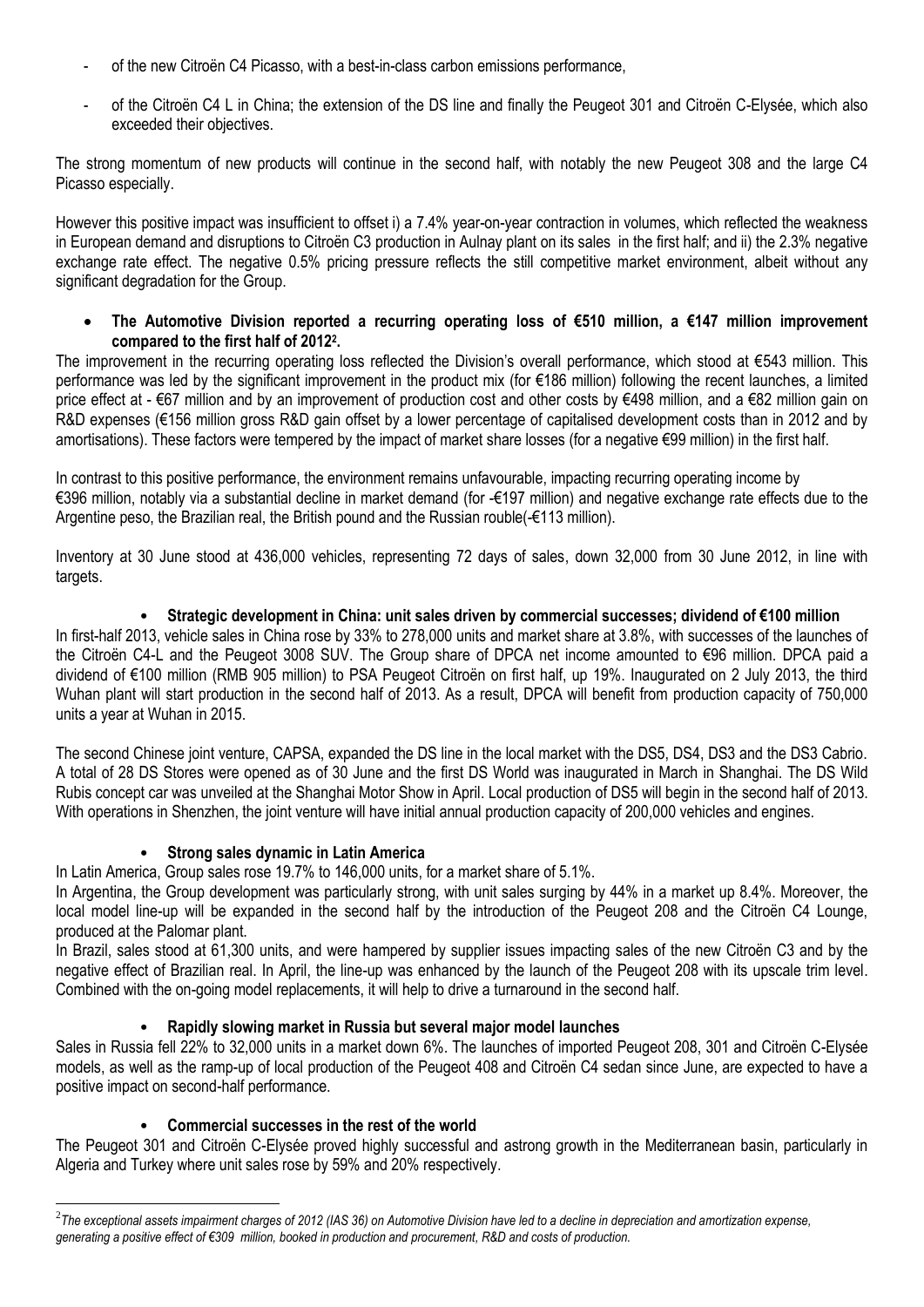#### **Faurecia: further development outside Europe and decrease of net debt**

| In $\epsilon$ millions     | H1 2012 | H1 2013 |
|----------------------------|---------|---------|
| Revenues                   | 8,765   | 9,265   |
| Recurring operating income | 304     | 256     |
| As a % of revenue          | 3.5%    | 2.8%    |
| Consolidated profit        | 142     | 60      |

Faurecia reported a 5.7% increase in revenues in the first half of 2013. Recurring operating income declined by 15.8% to €256 million reflecting the European market. The recurring operating margin stood at 2.8% versus 3.5% in first-half 2012.Free cash flow amounted to €73 million, thanks to positive change in working capital. Net debt decreased to €1,853 million.

### **Banque PSA Finance: record penetration rate at 28.4% and financing confirmed for over 3 years**

| In $\epsilon$ millions     | H1 2012 | H <sub>1</sub> 2013 |
|----------------------------|---------|---------------------|
| Net banking revenue        | 542     | 458                 |
| Revenues                   | 979     | 888                 |
| Recurring operating income | 271     | 205                 |

- Banque PSA Finance's performance reflected conditions in Europe, with net banking revenue down15,5% to €458 million due to the contraction in new loans and the slowdown in Automotive Division sales. The bank's penetration rate among the Group's customers rose 0.3 points to a record level of 28.4%. Net risk provisions stood at 0.55% of average net loans outstanding, from 0.65% in first-half 2012, reflecting a revision in the statistical model used to calculate provisions for retail credit losses.
- The European Commission confirmed its authorization of the use of the French State's guarantee to secure Banque PSA Finance's debt issuance between 1 January, 2013 and 31 December, 2016 in a total amount of up to €7 billion. The approval follows on from the authorisation granted last 11 February for an initial €1.2-billion tranches, which was successfully used on 25 March to issue bonds in this same amount.
- This approval, in addition to measures already launched by the Group following the rating of PSA Peugeot Citroën, with notably bank credit lines renegotiation, increase of securitization and collateralization and the success of Distingo passbook saving dedicated to individuals especially, strengthens Banque PSA Finance's financing and enables to get visibility and financing covering more than 3 years.
- The dividend paid by Banque PSA Finance amounted to €281million in the First Half.

### **Financial position**

1

- Net debt of the manufacturing and sales companies amounted to €3,321 million at 30 June 2013 compared with €3,148 million at 31 December 2012. The net debt of the Automotive Division (industrial and commercial companies excluding Faurecia) increased by €212 million over the period to €1,468 million, while that of Faurecia declined by €39 million, to €1,853 million from €1,892 million at 31 December 2012.
- With a strong €11.8 billion in financial security, compared with €10.6 billion at 31 December 2012, the financial position is solid, with €8.6 billion in cash reserves and €3.2 billion in undrawn lines of credit. These resources were strengthened, in particular with the issue of €1 billion in five-year bonds on 28 February 2013 and EIB approval of a €300 million loan to be granted in the second half.
- During the first half, the Group generated €203 million in operating free cash flow<sup>3</sup>, versus -€3billion in full-year 2012.

<sup>3</sup> *Free cash flow of -€51 million euro including restructuring (-€177 million) and exceptional (€ 77 million, namely CAPSA financing )*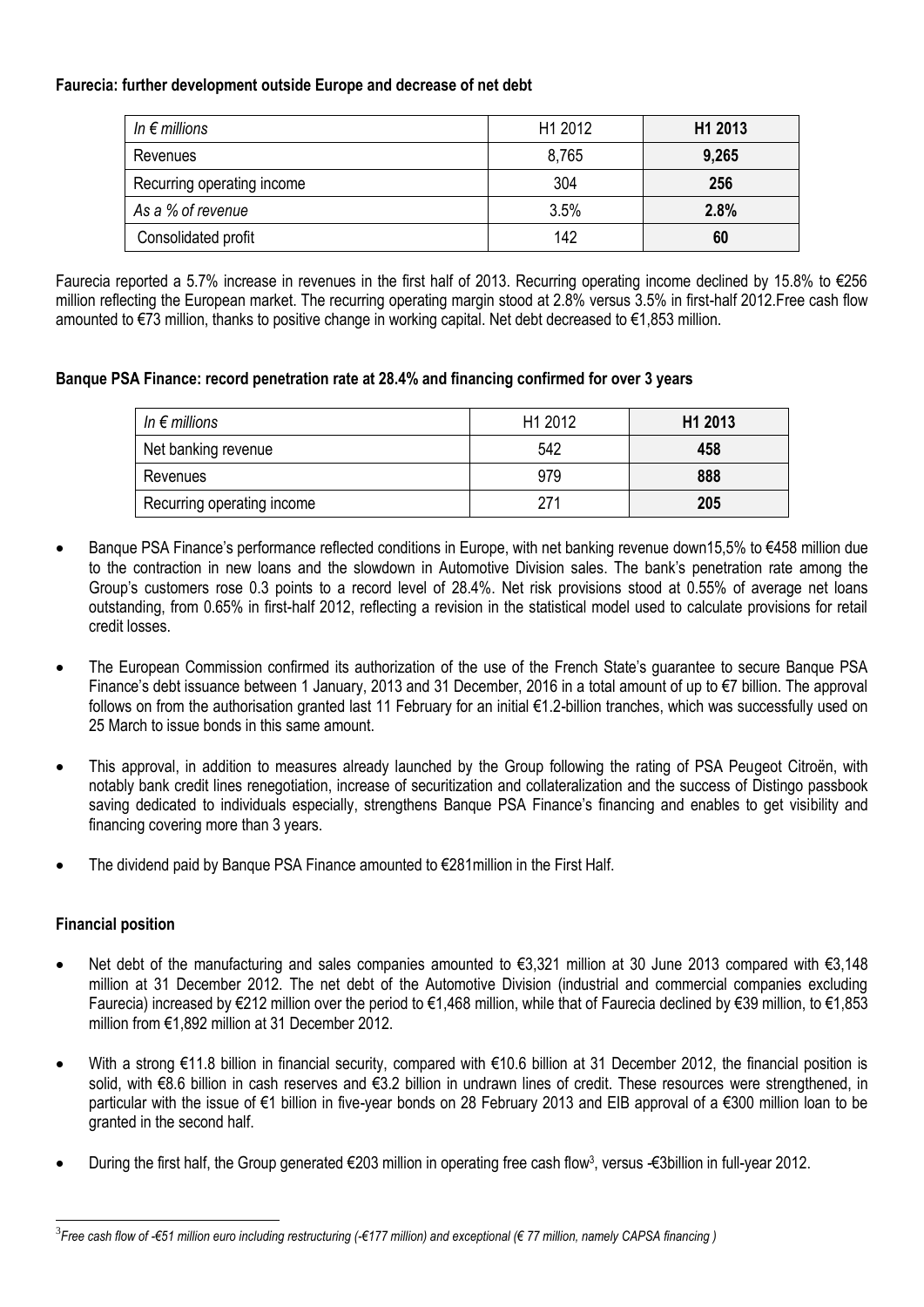Funds from operations, which amounted to €894 million excluding restructuring, were used to finance part of the €1,230 million in capital expenditure and capitalised R&D that supported the Group's expansion in Europe and the rest of the world, the product dynamic and the €77 million in financial investments (mainly the CAPSA joint venture). Capital expenditure and capitalised R&D costs decreased by €764 million over the first half. Change in working capital of the manufacturing and sales companies rose by €253 million, with a limited €165 million down in inventories, receivables down €727 million and payables up €986 million reflecting the seasonal variations.

#### **Strengthened financial position and balance sheet**

With €8.6 billion in cash reserves at 30 June 2013 and €3.2 billion in undrawn back-up facilities, the balance sheet of the manufacturing and sales companies remains solid. Equity amounted to €9,559 million at 30 June 2013, and gearing stood at 35% compared with 31%<sup>4</sup> at year-end 2012.

#### **Contacts:**

| Media Relations+33 (0) 1 40 66 42 00 | <b>Investor Relations</b> +33 (0) 1 40 66 42 59 |
|--------------------------------------|-------------------------------------------------|
| Jean-Baptiste Thomas                 | Carole Dupont-Pietri                            |
| Jean-baptiste.thomas@mpsa.com        | carole.dupont-pietri@mpsa.com                   |

*PSA Peugeot Citroën announced today that its first-half 2013 financial report is now available and has been filed with the French*  Autorité des Marchés Financiers (AMF). The report and the first-half 2013 financial results presentation are available on www.psa*peugeot-citroen.com, in the "Analysts/Investors" section.*

### **Financial Calendar:**

23 October 2013: Third-quarter 2013 revenue (before start of trading)

*The consolidated financial statements for the six months ended 30 June 2013 were approved by the Managing Board on 23 July 2013 and reviewed by the Supervisory Board on 30 July 2013. The Group's Statutory Auditors have performed a limited review of the half-yearly consolidated financial statements and their review reports are in process of being issued.*

1